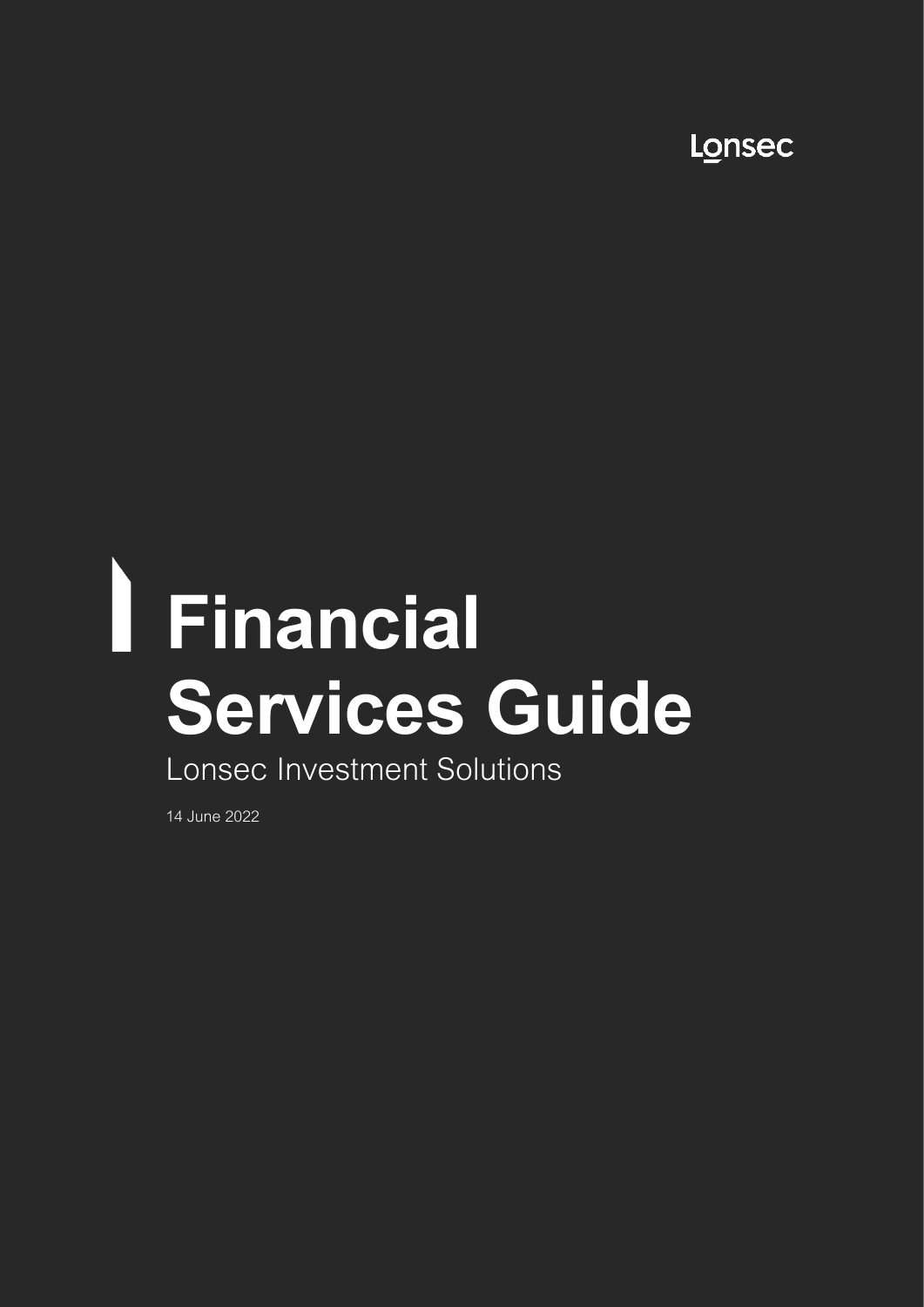## 01 Financial Services Guide

This Financial Services Guide (FSG) has been prepared and provided by Lonsec Investment Solutions Pty Ltd ABN 95 608 837 583 (LIS, we, us, our), a Corporate Authorised Representative (CAR) No. 1236821 of Lonsec Research Pty Ltd ABN 11 151 658 561, AFSL No. 421445 (Lonsec Research). Lonsec Research has authorised the distribution of this FSG. This is an important document, and you should read it carefully. The contents of this FSG are general information only and do not take into account your needs or objectives. LIS provides no warranty as to the suitability of the services in this FSG for any particular person.

#### 1.1 What is a Financial Services Guide?

This FSG's purpose is to provide you with important information regarding services offered by LIS. You should read this FSG prior to using our services. This document was prepared to inform you about:

- who we are and our contact details;
- the financial services we provide;
- the remuneration that may be paid to us and other persons in relation to the financial services we provide;
- how we deal with conflicts of interest; and
- how we deal with complaints

#### 1.2 About Our Licensee Lonsec Research, and its related parties

Lonsec Research is a wholly owned subsidiary of Lonsec Holdings Pty Ltd (ABN 41 151 235 406) (Lonsec Holdings). Lonsec Research provides in-depth, investigative investment research across a broad range of listed and unlisted investments. Other subsidiaries of Lonsec Holdings include SuperRatings Pty Ltd (ABN 95 100 192 283) (SuperRatings). All employees of the Lonsec group entities, including Lonsec Research, are employed by Lonsec Fiscal Pty Ltd (ABN 94 151 658 534).

### Contact Details

Lonsec Research Pty Ltd Level 7, 90 Collins Street Melbourne VIC 3000 **Tel:** 1300 826 395

**Email:** info@lonsec.com.au www.lonsecresearch.com.au

#### 1.3 About LIS

LIS is a Corporate Authorised Representative of Lonsec Research. We are a specialist model portfolio manager with extensive expertise in portfolio construction, asset allocation and investment selection. Our contact details are:

### Contact Details

Lonsec Investment Solutions Pty Ltd Level 21, 200 George St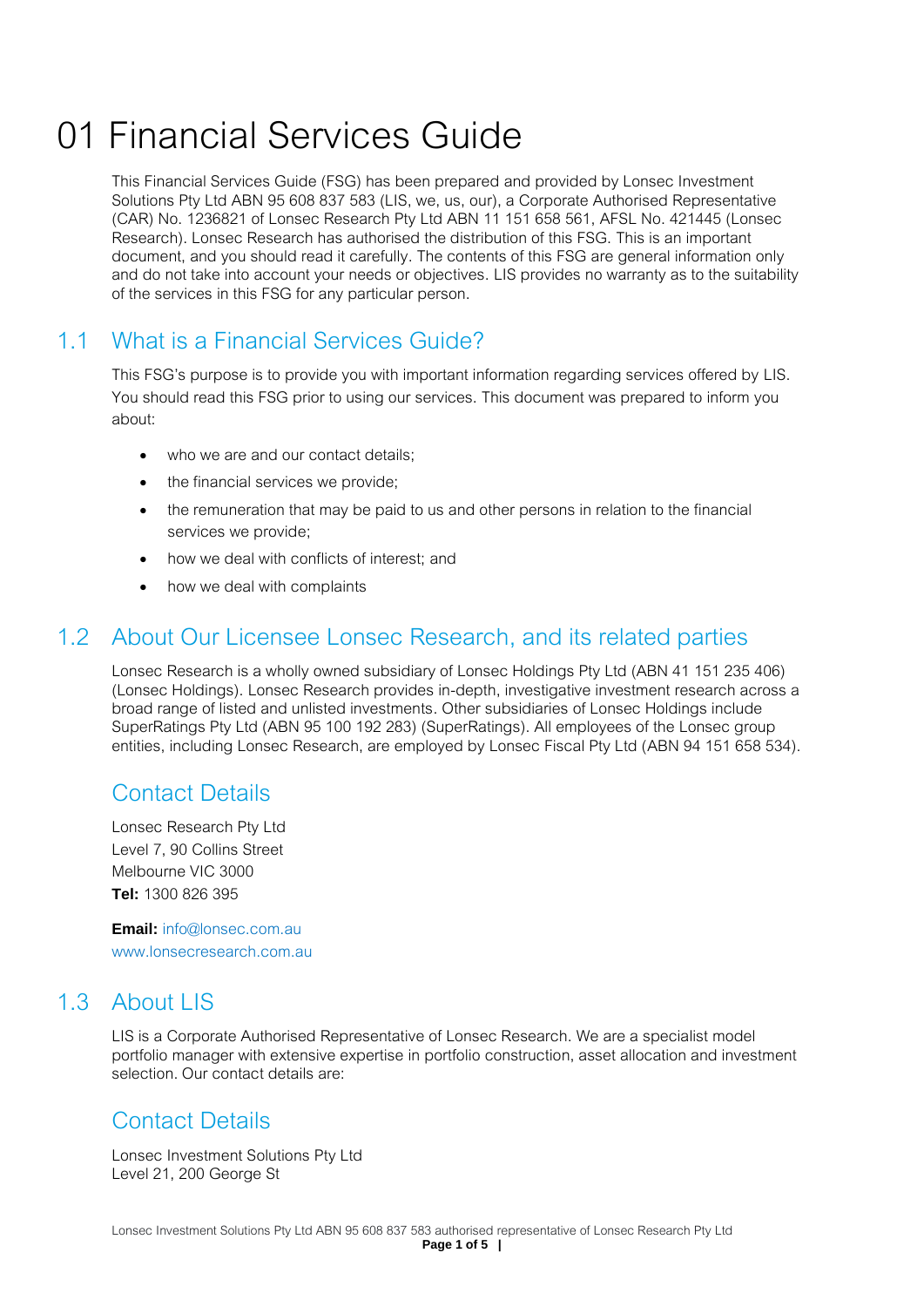Sydney NSW 2000 **Tel:** 1300 826 395

**Email:** info@lonsec.com.au

[www.lonsec.com.au](http://www.lonsec.com.au/)

#### 1.4 What kind of financial services can LIS provide?

LIS is authorised as a CAR under Lonsec Research's Australian AFSL to provide general financial product advice to retail and wholesale clients on the following types of financial products:

- securities
- deposit and payment products limited to basic product products
- derivatives
- interests in managed investment schemes including investor directed portfolio services
- superannuation and Retirement savings products
- foreign exchange products
- life products including:
	- o investment life insurance products as well as any products issued by a Registered Life Insurance Company that are backed by one or more of its statutory funds; and
	- o life risk insurance products as well as any products issued by a Registered Life Insurance Company that are backed by one or more of its statutory funds;

LIS is also authorised to arrange for a person to deal in, apply for, acquire, vary, or dispose of the above types of products on behalf of retail and wholesale clients.

We use this authorisation to assist AFSL holders and your representatives with the creation and management of Managed Portfolios and Separately Managed Accounts (SMA). These investments can have different exposures depending on your investment objectives, investing in either direct securities or Managed Funds.

Where the existing options are not suitable for AFSL holders and their representatives, then LIS is able to use our expertise and knowledge to provide you with a Tailored Managed Account Service, which is backed by research from Lonsec Research.

#### 1.5 Provision of general advice

Any advice that LIS provides is of a general nature and does not take into account your personal financial situation, objectives or needs. You should, before acting on the information, consider its appropriateness having regard to your own financial objectives, situation and needs and if appropriate, obtain personal financial advice on the matter from a financial adviser. Before making a decision regarding any financial product, you should obtain and consider a copy of the relevant Product Disclosure Statement or offer document from the financial product issuer.

#### 1.6 How LIS is paid

LIS receives a fee for the management of the investments that make up the Managed Portfolios and Managed Accounts. These fees can range from .01% up to 0.5% of Funds under Management (FUM), depending upon the complexity of the investments, performance of the markets, economic conditions, and activity of transactions in an endeavour to achieve the purpose of the Portfolio. The individual product profiles for the different Managed Portfolios and Managed Accounts will have the relevant fees disclosed in the Investment Fees section.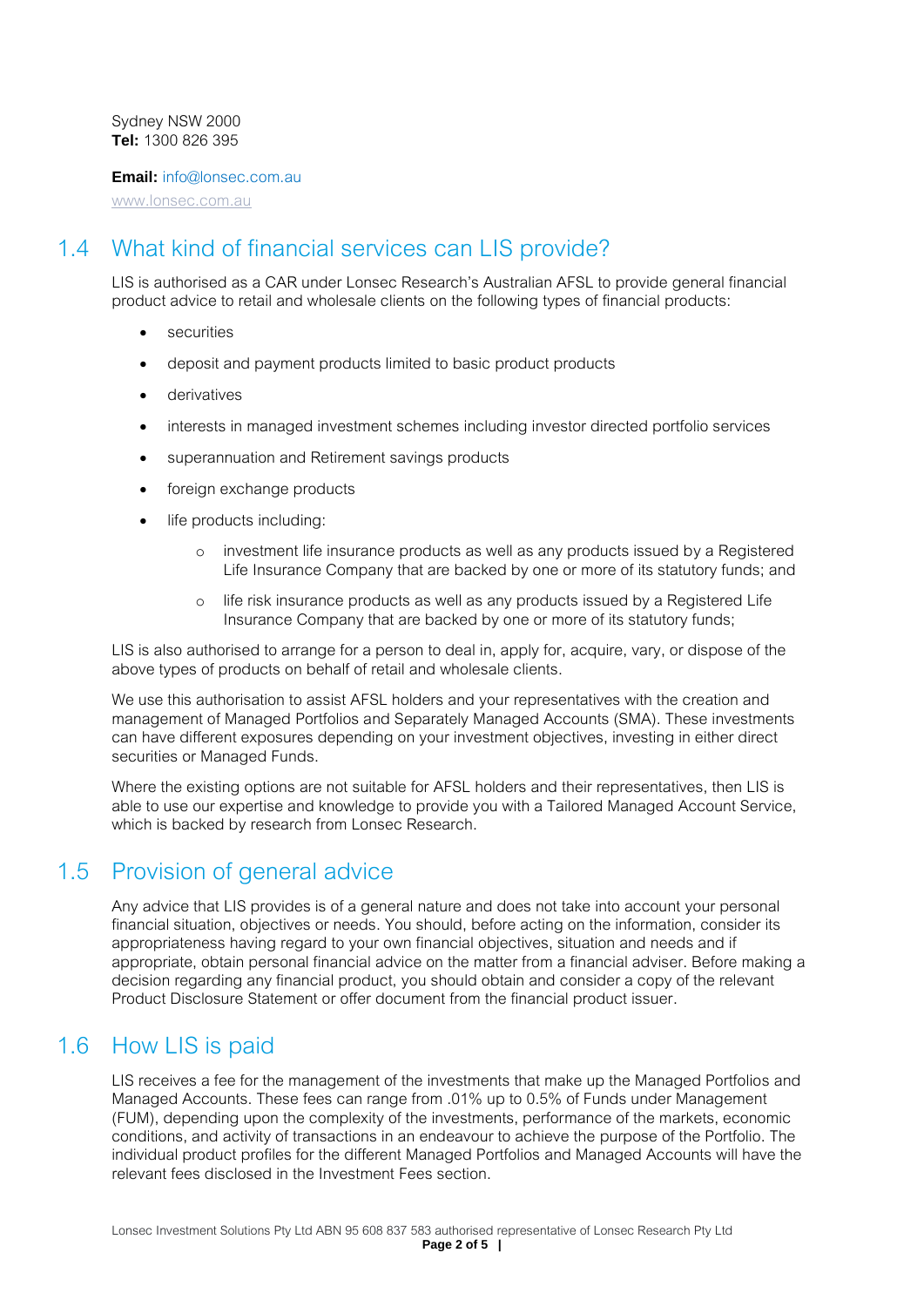Where we provide a tailored solution for an AFSL or it's Representative, there will also be a consulting fee charged for the initial work to establish the tailored Managed Portfolios which will be negotiated between LIS and the interested party.

LIS can also receive fees under a separate arrangement for providing investment consulting advice to clients, which includes model portfolios, approved product lists and other consulting advice. These fees are agreed prior to the provision of the services.

We do not have any direct employees as all employees are contracted, for employment purposes, with Lonsec Fiscal, a subsidiary of Lonsec Holdings. All employees of Lonsec are paid a salary and may receive a discretionary bonus which is not guaranteed. Some investment consultants may have a sales commission plan, relevant for sales to Wholesale customers, as offered by LIS from time to time at its discretion.

#### 1.7 How do we manage our compensation arrangements?

LIS is included as an insured party under the Professional Indemnity insurance arrangements that its Licensee, Lonsec Research has in place to compensate clients for loss or damage because of breaches of any relevant legislative obligations by Lonsec Investment Solutions or its representatives which satisfy section 912B of the Corporations Act 2001.

### 1.8 What should you do if you have a complaint?

LIS's internal complaints handling process is designed to ensure that your concerns are treated seriously, addressed promptly and fairly. A complaint may be lodged either verbally or in writing and will be dealt with in strict confidence. If you have a complaint relating to LIS products, services or its employees, the complaint should be addressed to:

#### **Complaints Manager**

Lonsec Research Pty Ltd Level 7, 90 Collins Street Melbourne VIC 3000

**Tel**: 1300 826 395 **Email:** Complaints@lonsec.com.au

You may request further information about Lonsec Research's internal complaints handling procedure at any time. If you are not satisfied with the outcome of your complaint or have not received a response within 30 days from LIS, you can complain to the Australian Financial Complaints Authority (AFCA).

AFCA provides an independent dispute resolution service and can be contacted on:

**Online:** [www.afca.org.au](http://www.afca.org.au/) **Email:** [info@afca.org.au](mailto:info@afca.org.au) **Phone:** 1800 931 678 **Mail:**  Australian Financial Complaints Authority GPO Box 3 Melbourne, Victoria, 3001.